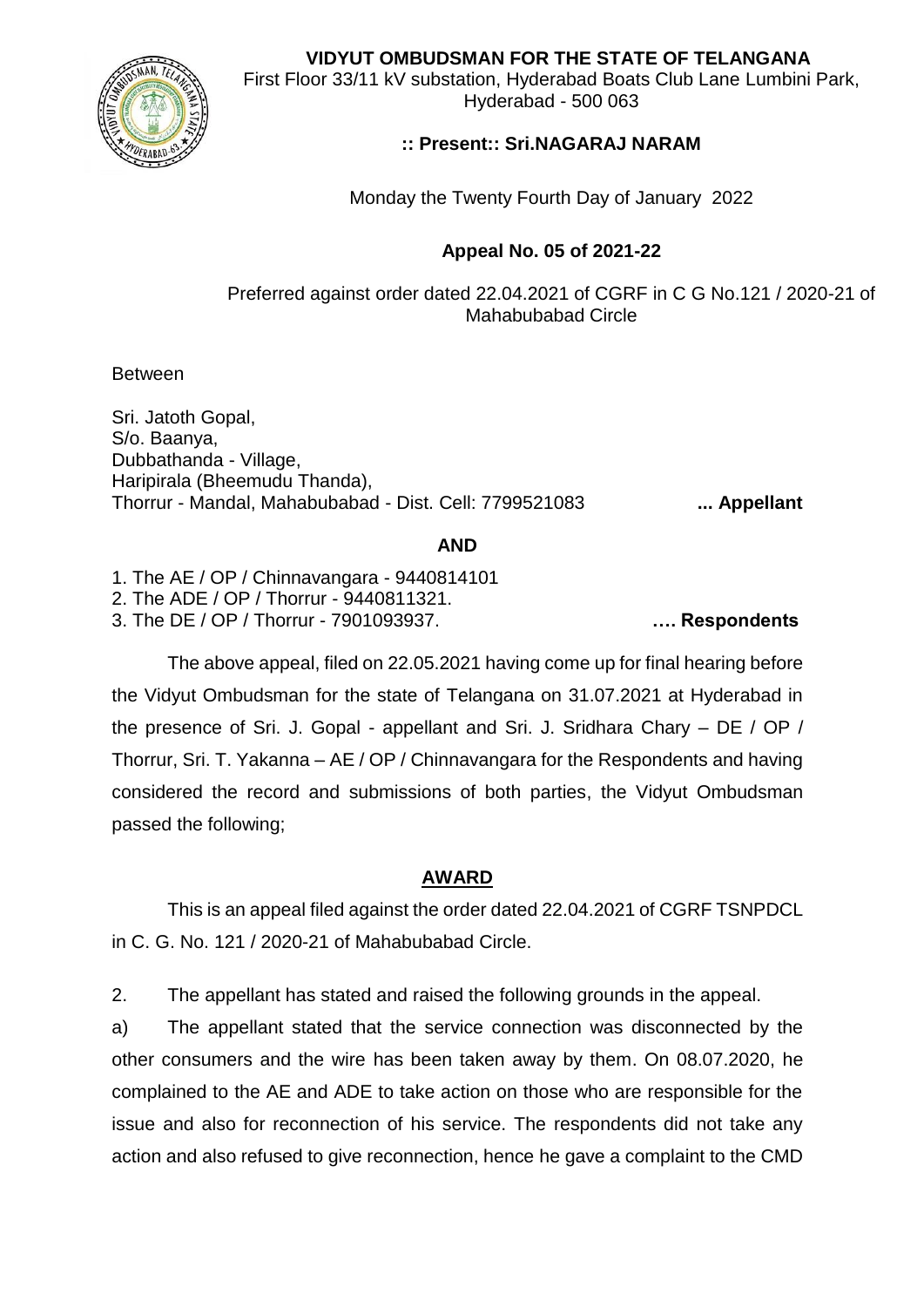/ TSNPDCL on 04.08.2020. According to the official records of the AE there was a mistake in the AADHAAR card hence they could not take any action and the AE asked him to apply for dismantlement of the service connection and apply for a fresh service connection. Hence, he had applied for disconnection of the service on 10.12.2020 and cleared all the dues on 17.10.2020. He also applied for a new service connection on 21.10.2020. The respondents gave a faulty report to the District Collector stating that they cannot reconnect the old service connection and that they cannot release two service connections to a single bore. They also stated that an amount of Rs. 25,301/- has to be paid for release of a new service connection.

b. Hence, he requested for action to be taken on those who are responsible for the removal of the service connection and reconnect his existing service connection. The respondents are at fault. It is also because of the land issues and as also the officers are not taking any action on the people responsible for the removal of his service connection.

c. The respondents are not performing their duties well due to which he is suffering and the service connection which he has been using since 1996 has been removed by other people and moreover they are demanding an amount of Rs. 25,301/- for the issue of a new service connection.

d. Hence, he requested for issuing a direction to the respondents for release of a new service connection and also take action on the people who are responsible for the removal of his existing service connection.

3. The appellant has also filed written submissions vide letter dated 31.07.2021 and stated thus.

a. The respondents objected that the name is mentioned as Kobal in AADHAAR card hence they have rejected his complaint, but he has confirmed that he is also be called as Kobal which can be seen in the LIC policy document.

b. The respondents failed to take any action on the people responsible for the removal of his service connection. He also attached a copy of action by the respondents in the past.

c. As the respondents stated that I do not have any documents proving that his name is Kobal, on the directions of the respondents he had applied for the disconnection of service connection and made the payment of the arrears.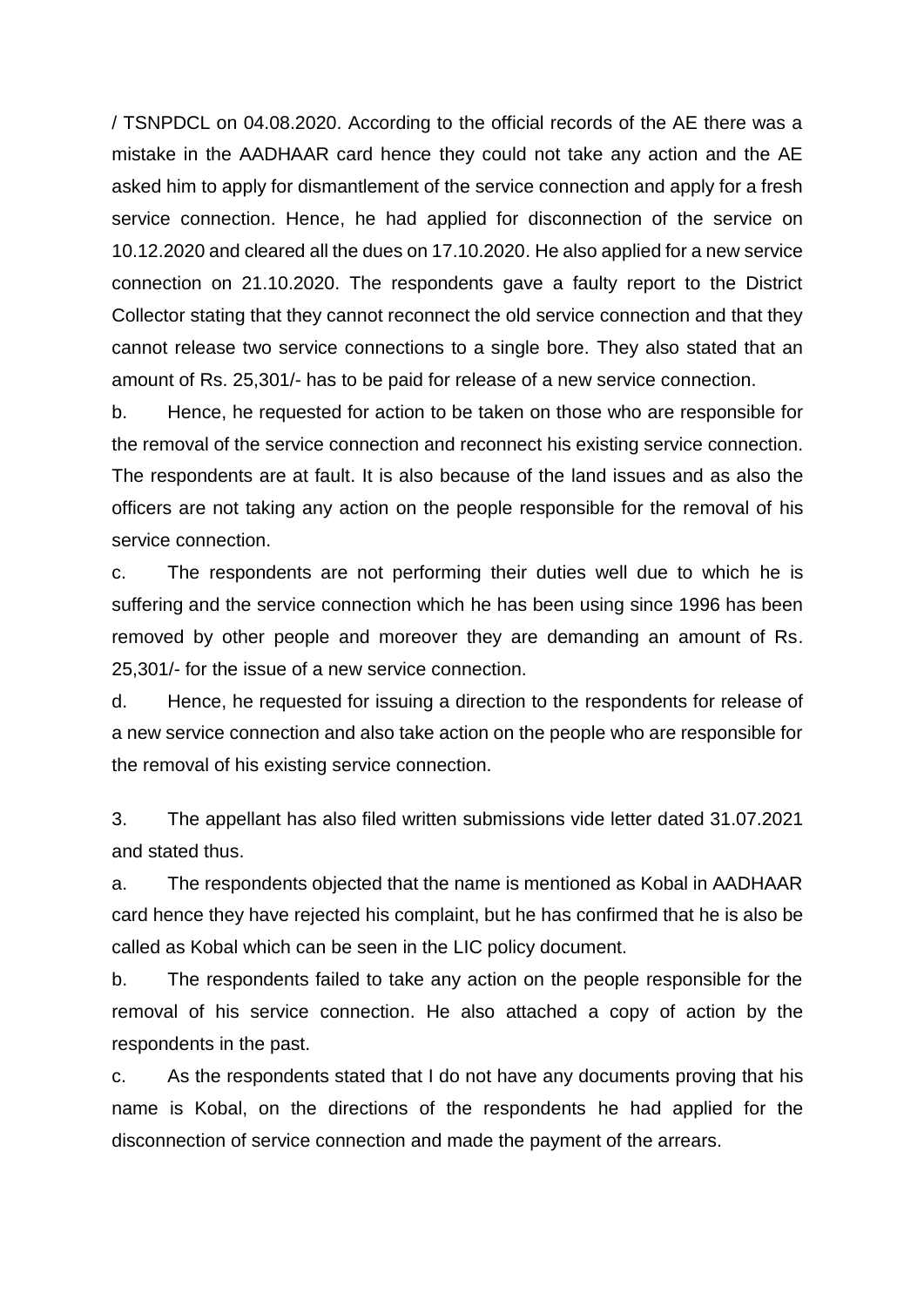d. He had applied for release of a new service connection on 21.10.2020, but the respondents did not release the same, hence he gave a complaint to the District Collector. The Respondents then submitted before the Collector that as already a service connection is existing a new service connection cannot be released and the respondents issued a memo for payment of Rs 19,539/- towards line expenses.

4. Submissions against the appeal have been made by the officers of the licensee as below.

a. The appellant had complained to the ADE / OP / Thorrur that the service connection No. 14521-00780 had been removed by one Sri. J. Anil S/o. J. Balu with the help of J. Anil S/o, Somulu and Sri. J. Ramesh - S/o. Yakub (names as mentioned in the complaint of the appellant).

b. The ADE /OP / Thorrur had inspected the premises and found out that the service wires had been removed by the brothers because of the land issues between them. The removed lines were reconnected four times by Sri. MD Yakub - line inspector / Aripirala based on the complaint of the appellant. The appellant had applied for a new service connection and hence the AE / OP / Chinnavangara visited the field of the appellant and found that the service wire was missing and instructed the appellant to bring the service wire for release of service connection, but the appellant denied the same. After inspecting the records the AE / OP / Chinnavangara finally found out that the service was in the name of the family members of the appellant

c. On 21.09.2020, the appellant approached the HRPCL (Human Rights Protection Council of India) through which he agreed to make the necessary payments for extension of the electricity line and also for the correction in his name. On his request an estimate for an amount of Rs. 25,302/- was prepared and a demand notice was given to the appellant on 24.09.2020. The Appellant has not paid any amount till now.

d. On 16.10.2020 Sri. Jatoth Gopal alias Kubula has applied for the disconnection of the service connection no. 14521-00780. As the appellant does not have any proof to show his other name is Kubula, the Sarpanch of Dubba Thanda (where the appellant resides) came to the office of the AE / OP / Chinnavangara and confirmed that the appellant Sri. Jatoth Gopal is himself Jatoth Kubula.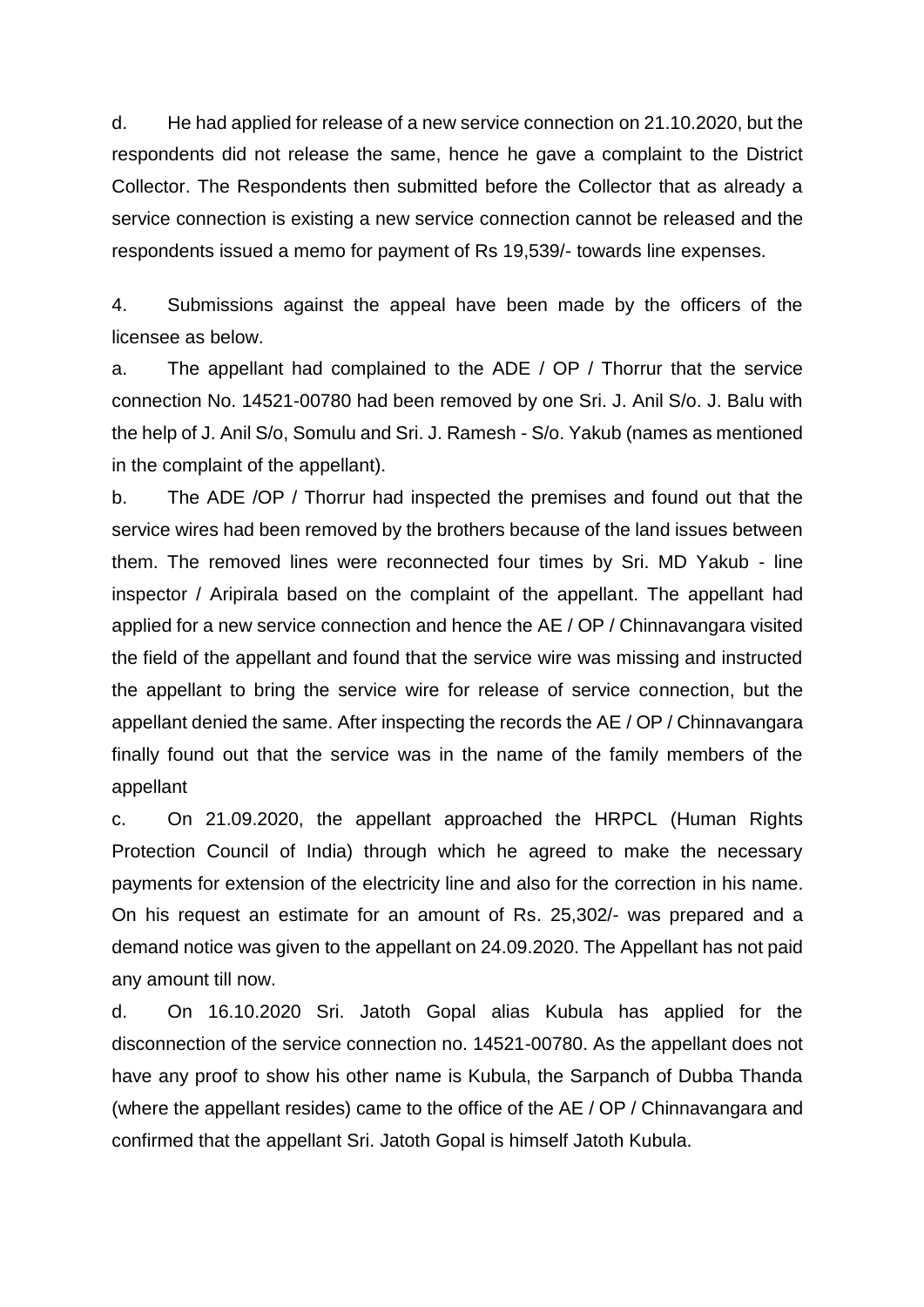e. On the representation made by the appellant, the AE / OP / Chinnavangara has requested a No Due Certificate from the AAO / ERO / Thorrur on 17.10.2020. The AAO / ERO / Thorrur issued the same on 13.11.2020.

f. On 21.10.2020 Sri. Jatoth Gopal has applied for release of a new service connection through me-seva. On his application Sri. MD. Yakub - line inspector / Aripirala has inspected the premises and found that the appellant is already using a service connection No.14521-00780 in his premises. Hence the application of the appellant has been rejected and the same has been informed to the appellant on 11.01.2021.

g. On 03.03.2021 Sri. Jatoth Somulu, brother of Sri. Jatoth Gopal visited the office of the DE / OP / Thorrur and filed an application requesting not to issue any service connection to his brother and that there is a civil suit No. 249 / 2020 pending in the Court.

h. The TSNPDCL is giving a subsidy for releasing new agriculture service connections and DTR related works, as the appellant has shown the already existing borewell for release of new service connection this subsidy is not applicable to the appellant and moreover the service number 14521-00780 has been released by applying the subsidies and hence again subsidy will not be applicable to the same borewell.

i. The Appellant has complained twice to the Hon'ble Minister for Panchayat Raj and also to the Collector or Mahabubabad District for release of a new service connection. The reasons mentioned supra were informed to the Hon'ble Minister for Panchayat Raj and also to the Collector or Mahabubabad District.

j. On 21.01.2021 the appellant Sri. Jatoth Gopal has complained to the Chairperson / CGRF / Warangal. A detailed report has been submitted to the Chairperson / CGRF on 29.01.2021. On 22.04.2021 the CGRF rejected the complaint of the appellant stating that as a new borewell was not laid in the field of the appellant a new service connection cannot be released. After payment of all the charges as specified in the demand notice, the appellant himself is responsible for getting the Right of way.

5. The respondents further submitted their written submissions vide letter dated 09.08.2021 stating that as below.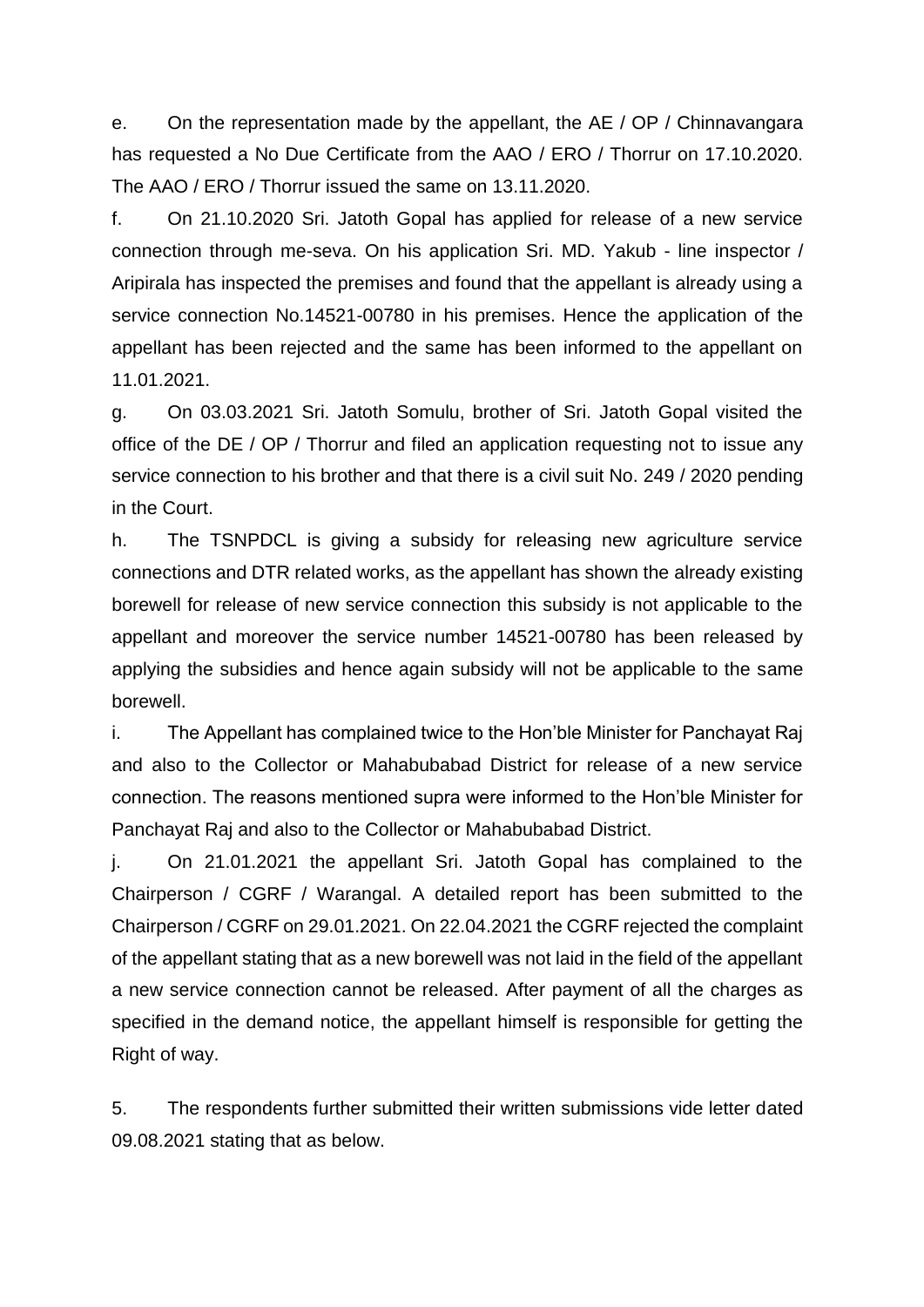a. On 08.07.2020, Sri. Jatoth Gopal has made a complaint to ADE/OP/Thorrur regarding the disconnection of his AGL service connection 14521-00780 by Sri. Jatoth Anil, S/o. Balu on 28.06.2020 with the help of Sri. Jatoth Anil, S/o. Somla, Sri. Jatoth Ramesh, Sri. Yakub, S/o. Ramdas (Name were mentioned by the complainant).

b. The ADE / OP / Thorrur has made detailed enquiry on the above matter and submitted that the service wire of AGL service SC No.14521-00780 was removed repeatedly by the brothers of Sri. J. Gopal, S/o. Bane, Sri. MD. Yakub, line inspector / Haripirala has made reconnection four times so far. In this regard, the AE / OP / Chinnavangara also went to the location for arranging the reconnection of the service wire, but in the location service wire was not available. Thus, AE / OP / Chinnavangara has requested Sri. J. Gopal to bring the service wire. But the consumer refused to bring the service wire. It is also observed from the records that the said SC No. 14521-00780 is standing in the name of Sri. Jatoth Kubula.

c. On 21.09.2020, Sri. J. Gopal has made an application through Human Rights Protection council of India (HRPCL) dated 21.09.2020 and requested the LT extension of his agriculture service connection in his name. Accordingly, an estimate prepared and demand notice served to the consumer for an amount of Rs. 25,302/ and acknowledged the same on 24.09.2020, no payment was made by the appellant yet.

d. On 16.10.2020, Sri. J. Gopal alias Jatoth Kubula, has made an application to the AE / OP / Chinnavangara to dismantle service No. 14521-00780, wherein he has not provided any documentary evidence to authenticate himself as Jatoth Kubula, in this regard the Surpanch of Dubba Thanda has accompanied the applicant and orally authenticated Sri. J. Gopal as Jatoth Kubula. As per the above request, the AE / OP / Chinnavangara has requested the AAO / ERO / Thorrur for No Due Certificate for SC No. 14521-00780 the same was obtained on 13.11.2020.

e. Subsequently on 21.10.2020, Sri. J. Gopal has applied for new agriculture service connection through MEE-Seva vide application No. NC022001406666. During the field inspection of newly applied agriculture service connection, applicant has shown the borewell which is already utilising the supply from the service connection No.14521-00780. Hence new service connection application has been rejected due to existing service to some borewell and same was intimated to the consumer through a letter and consumer acknowledged the same on 11.01.2021.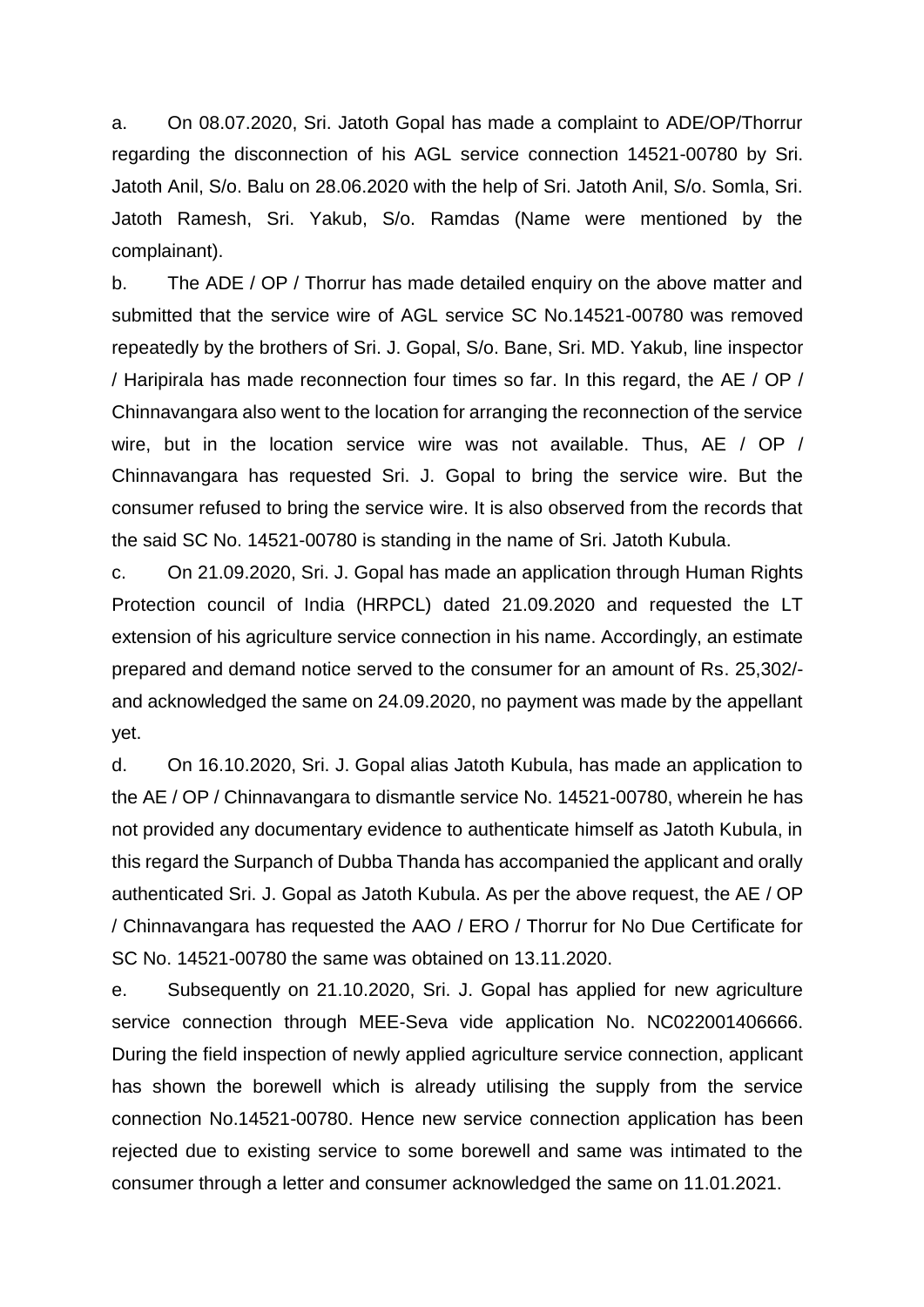f. On 03.03.2021, Sri. Jatoth Somla, brother of Sri. Jatoth Gopal has made representation to our office stating that not to execute any electricity related work (such as erection of poles and reconnection of service wire) to his brother Sri. Jatoth Gopal, as the land dispute between them was initiated before the Hon'ble Junior Civil Court, Thorrur vide O. S. No. 249/2020.

g. It is stated that TSNPDCL is giving the subsidy for DTR involvement and up to three poles of LT line involvement for release of new agricultural service provided with a newly digged borewell. In this matter, Sri. J. Gopal has shown the borewell, which is already in use with the supply from the SC No. 14521-00780, hence the subsidy shall not be availed for the second time as the said service connection was already availed the subsidy at the time of release of service.

h. Sri. J. Gopal has made complaint to the Hon'ble Minister for Panchayat Raj and Rural Development and two times to the District Collector, Mahabubabad on account of non release of agricultural service, the reasons mentioned above for non release of the service were submitted to the Hon'ble Minister and District Collector.

i. On 21.01.2021, Sri. J. Gopal has made a complaint to the CGRF, Warangal regarding the non release of agriculture service. A detailed report in this regard was submitted to the Chairperson, CGRFF, Warangal on 29.01.2021. The CGRF, Warangal has given final order stating that release of agriculture service is not tenable as the applicant has not shown any newly drilled bore well.

j. Further, it is submitted that if the applicant want supply for same borewell, the applicant has to pay 100% service line charges, even after receipt of the payment if any Right of Way (ROW) issue emerges while execution of work, the applicant has to resolve the issue.

k. On 31.07.20201 the respondents have appeared for hearing before the Hon'ble Vidyut Ombudsman, wherein the oral orders were received to conduct the survey for alternate LI line extension routes, In this connection on 03.08.2021 the ADE / OP / Thorrur along with AE / OP / Chinnavangara and concerned section staff has conducted field survey and found two alternate LT line extension routes besides already proposed LT line route-1 for which demand notice of Rs. 25,302/- was served to the applicant for application No. NC02001406666.

l. The estimated cost for the proposed LT line extension route-2 is Rs. 75,384/ and the estimated cost for the proposed LT line extension route-3 is Rs. 47,380/-. In this regard, the two proposed LT extensions route-1 and 3 are inevitably passes over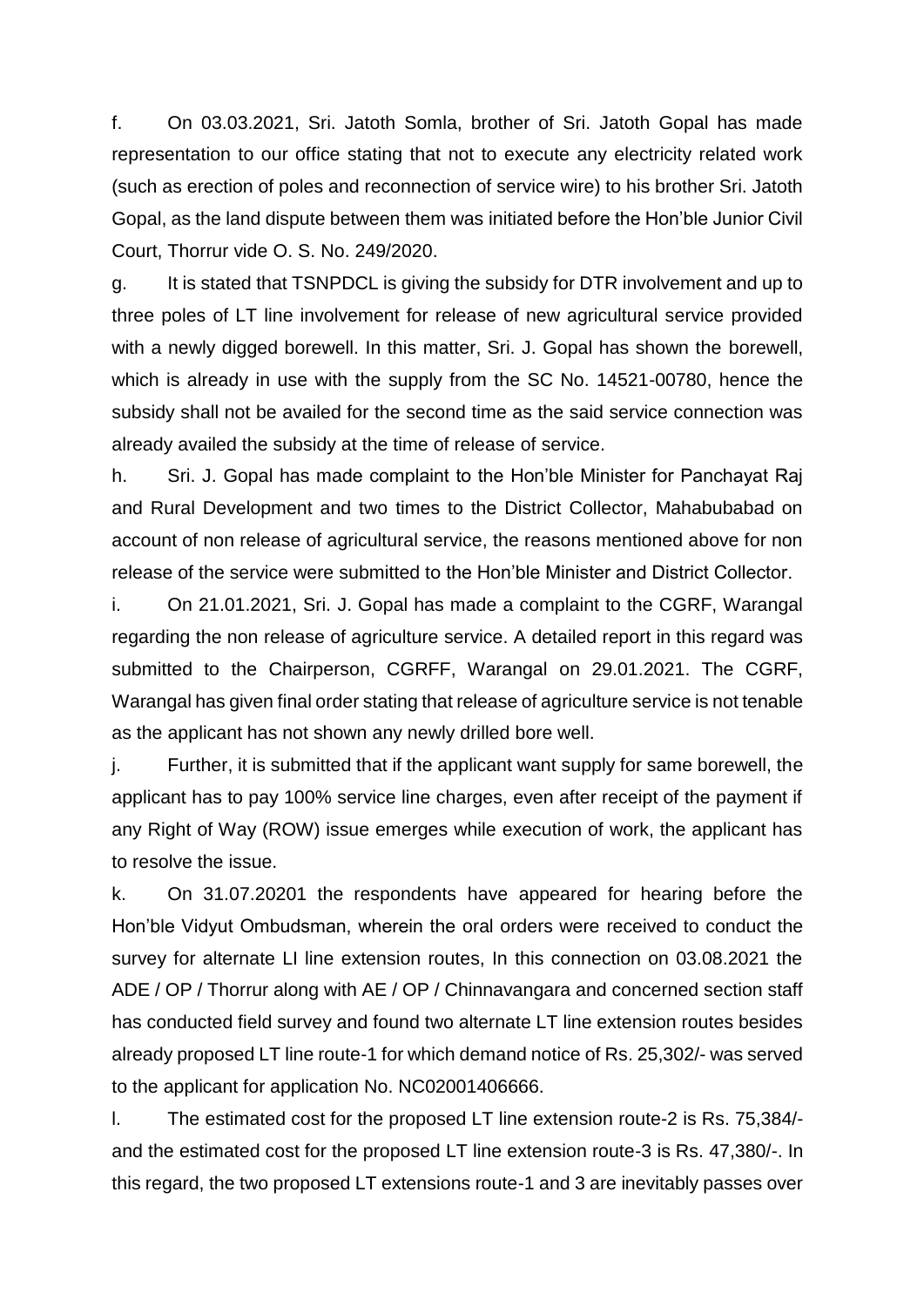the land of Sri. Jatoth Balu (brother of J. Gopal) the same is being strongly objected by him while surveying on 03.08.2021.

m. The following few points are submitted for consideration.

1. Due to the land dispute of Sri. J. Gopal with his brother Sri. J. Somla. They are repeatedly removing the service wire of the existing agriculture service connection and dragging the electricity department into their dispute.

2. As per the clause 5.4.1.1 general terms and conditions of supply (GTCS) the consumer has to bring the service wire for reconnection of the service subject to the No ROW issue and legal issue, Non providing of wire by the consumer, the supply company shall not hold any responsibility.

3. The consumer shall arrange at his own expense for any necessary wayleave licence or sanction as per GTCS clause No. 5.2.4 (where the consumer's premises has no frontage on a street and the supply line from the company mains has to go upon, over or under the adjoining premises of any other person (and whether or not the adjoining premises owned jointly by the consumer and such other person, the consumer shall arrange at his own expense for any necessary way leave or sanction is granted. Any extension expenses incurred in placing the supply line in accordance with the terms granted. Any extra expenses incurred in placing the supply line in accordance with the terms of the way leave, license or sanction shall be borne by the consumer. In the event of the way leave, licensee or sanction being cancelled or withdrawn, the consumer shall at his own cost arrange for any diversion of the service line or the provision of any new service line thus rendered necessary.

4.The newly registered agriculture service of the applicant has been rejected on account of showing the already existing borewell (instead of newly digged borewell). However, if the existing service dismantled and applicant desires the connection, the service shall revoked and reconnection shall be given to same borewell under the below circumstances.

a) Subject to the condition of service wire provision, way leave sanction and no legal issue from the neighboring consumers.

b) If the applicant desires the connection over the poles, the connection shall be given soon after receipt of 100% service lines charges for any one of the above proposed alternate routes 1,2, and 3 applicants choice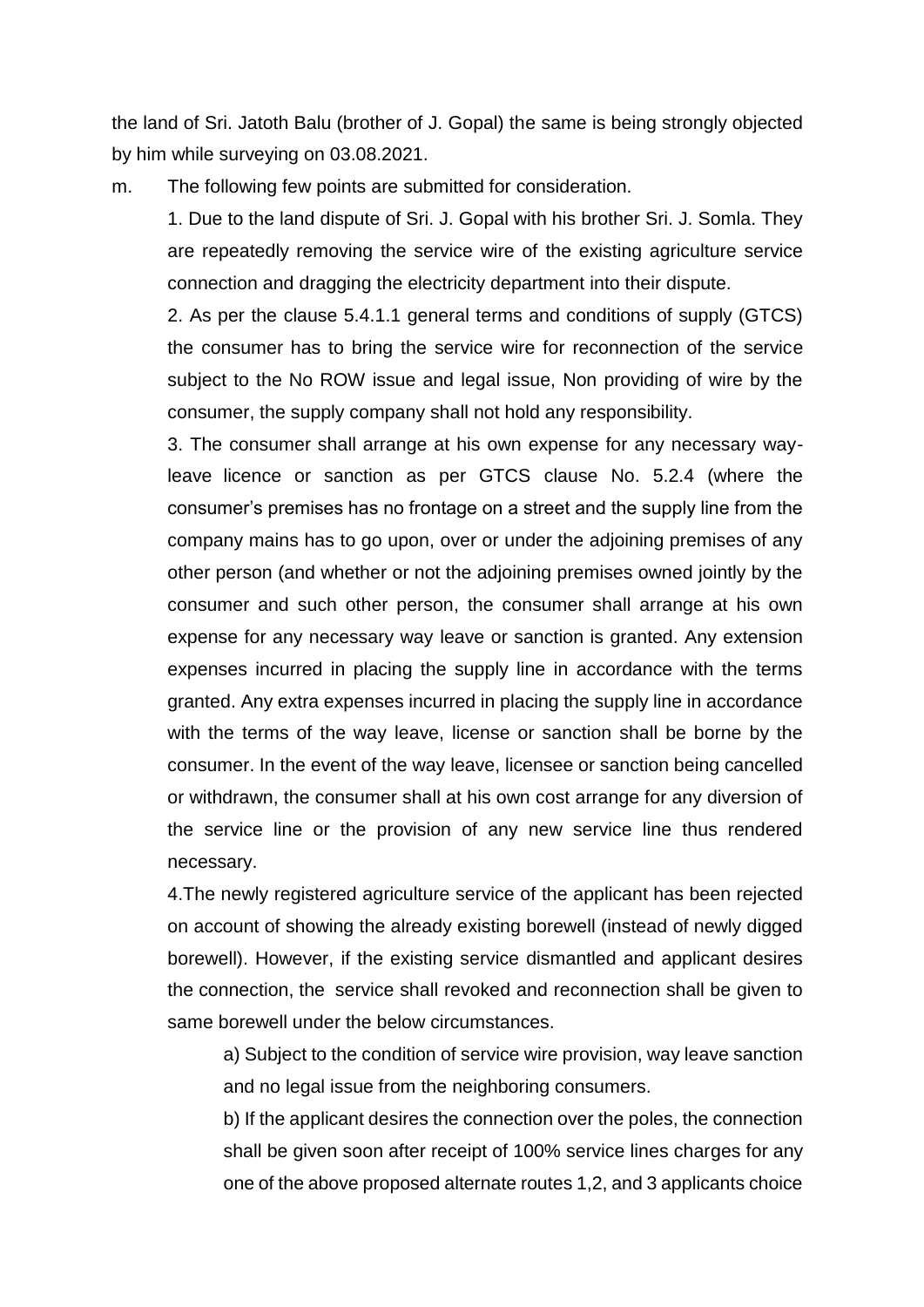subject to the condition service wire provision, way leave sanction and no legal issue form the neighboring consumers.

o. Further, it is stated that, on 04.08.2021 Sri. Jatoth Somla brother of Sri. Jatoth Gopal has again made representation to our office, wherein he also stated that, he will commit suicide in local police station and requested not to give any electricity connection to his brother Sri. Jatoth Gopal as the land dispute between them was initiated before the Hon'ble Junior Civil Court, Thorrur.

6. Heard the appellant and the officers of the licensee. The short issue that arises for consideration is whether the appellant is entitled to the relief sought for and if so the pending litigation has any bearing on the issue

7. Admittedly, the service was provided to the appellant earlier by the company and it was under use. Later due to property disputes the between brothers and the appellant the utilization of the service connection appears to be in jeopardy.

8. The appellant is entitled to a service connection for his agriculture field as it had been in existence. According, to the appellant the company gave the connections but it could be properly put to use due issues with neighbors and family members of the appellant. Moreover, there is family dispute and the same has landed in court of law under civil litigation.

9. At the same time the officers of the licensee have found unforeseen excuses to deny the appellant to deny the power supply. Firstly, they stated that the supply cannot be released as there are variations in the name of the appellant in the appellant in the application and the ADHAR submitted by him. Then they raised the issue of civil litigation. They also now contend that the appellant should provide the right of way and necessary service wire to provide the connection.

10. Albeit, the actions of the officers in the field smack of irresponsibility and callousness towards the consumer. It has been stated that the service line has been dismantled by the third parties thrice even though it was laid earlier due litigation between them. Nowhere it is stated as to why action has been legally for punishing the culprits who have taken away the wire. On the contrary, they now want the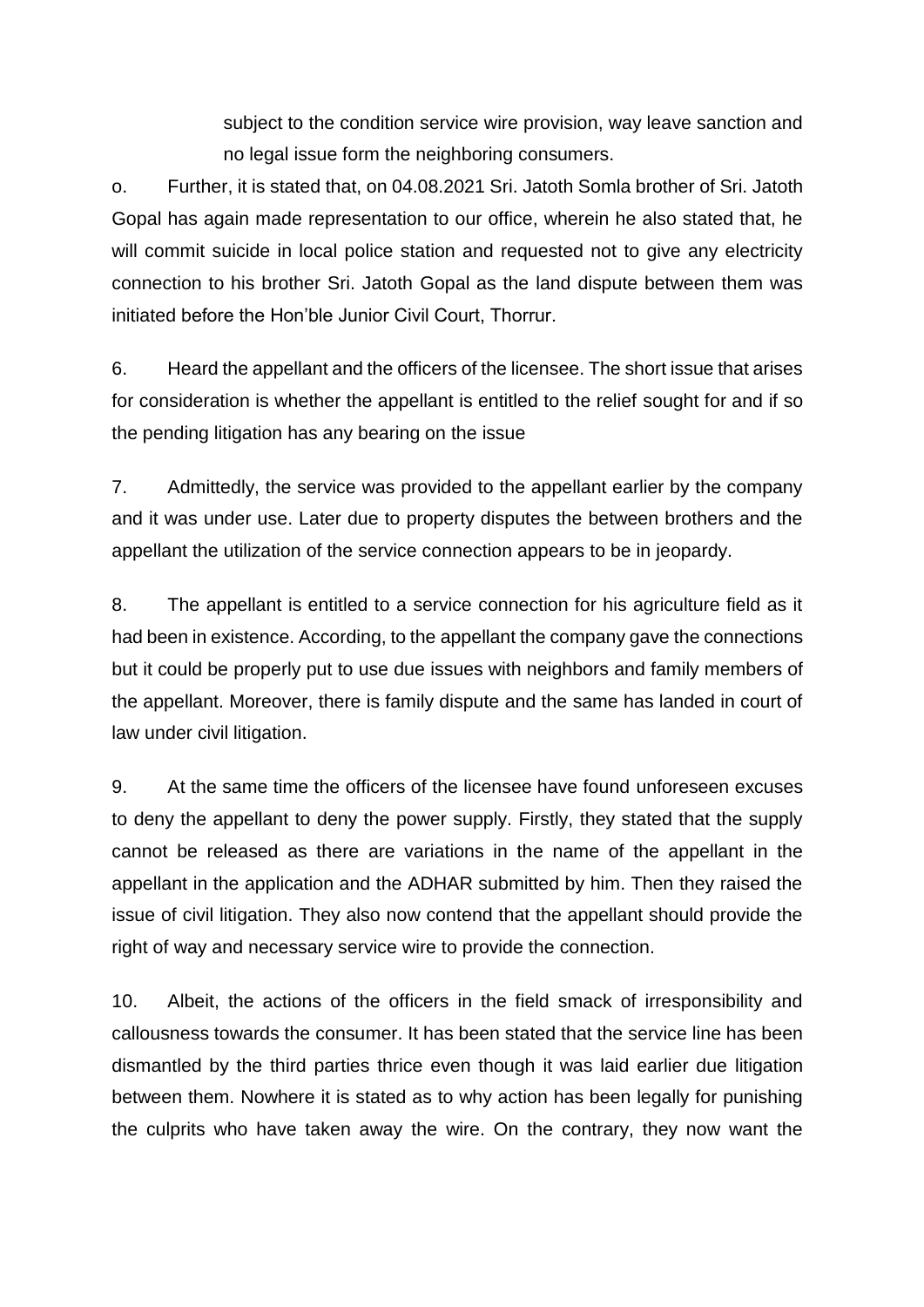appellant to bring the service wire and pay the amount afresh. Theft of wire which is live cannot happen without the connivance of the field staff.

11. It may be true that the company cannot provide service connection when the land or property is in dispute and there is litigation pending around it. But at the same time, it cannot be said conclusively that the company has been restrained by a competent court not to provide supply. As long as there is no restriction, the company is free to provide the service connection. Inasmuch as the service was existing earlier and the same is an undisputed fact. In the absence of any restriction, the company ought to have ensured release of supply.

12. Since the company has not put forth the true situation in the matter, it may be appropriate to request the revenue and police authorities to ensure assistance to the company in releasing the power supply.

13. Accordingly, this authority deems it appropriate to request the concerned RDO to inspect the cause inspection of the land and verify if there is any pending litigation. Initiate action to provide supply by clearing any right of way issue subject to any litigation in court of law and specific directions thereof restraining any authorities in taking any action in favour of the appellant in respect of the land. For that the purpose the 3<sup>rd</sup> respondent shall cause the visit of RDO to the field and act according to directions / guidance provided by the RDO. It is requested that the RDO may ascertain if the appellant can be provided any assistance under any scheme of the government for ensuring releasing of power supply.

14. The RDO may also take the assistance of the concerned circle inspector of police in order to ensure law and order situation is taken care of. It is requested that the concerned circle inspector of police may render necessary support and assistance to the RDO in causing investigation and ensuring release of supply to the appellant in this matter by the distribution company subject any order of the competent court.

15. The appellant shall cooperate with the distribution company and the other authorities requested in this order and place the true picture of his case. The distribution company shall cause to take necessary action in the matter as